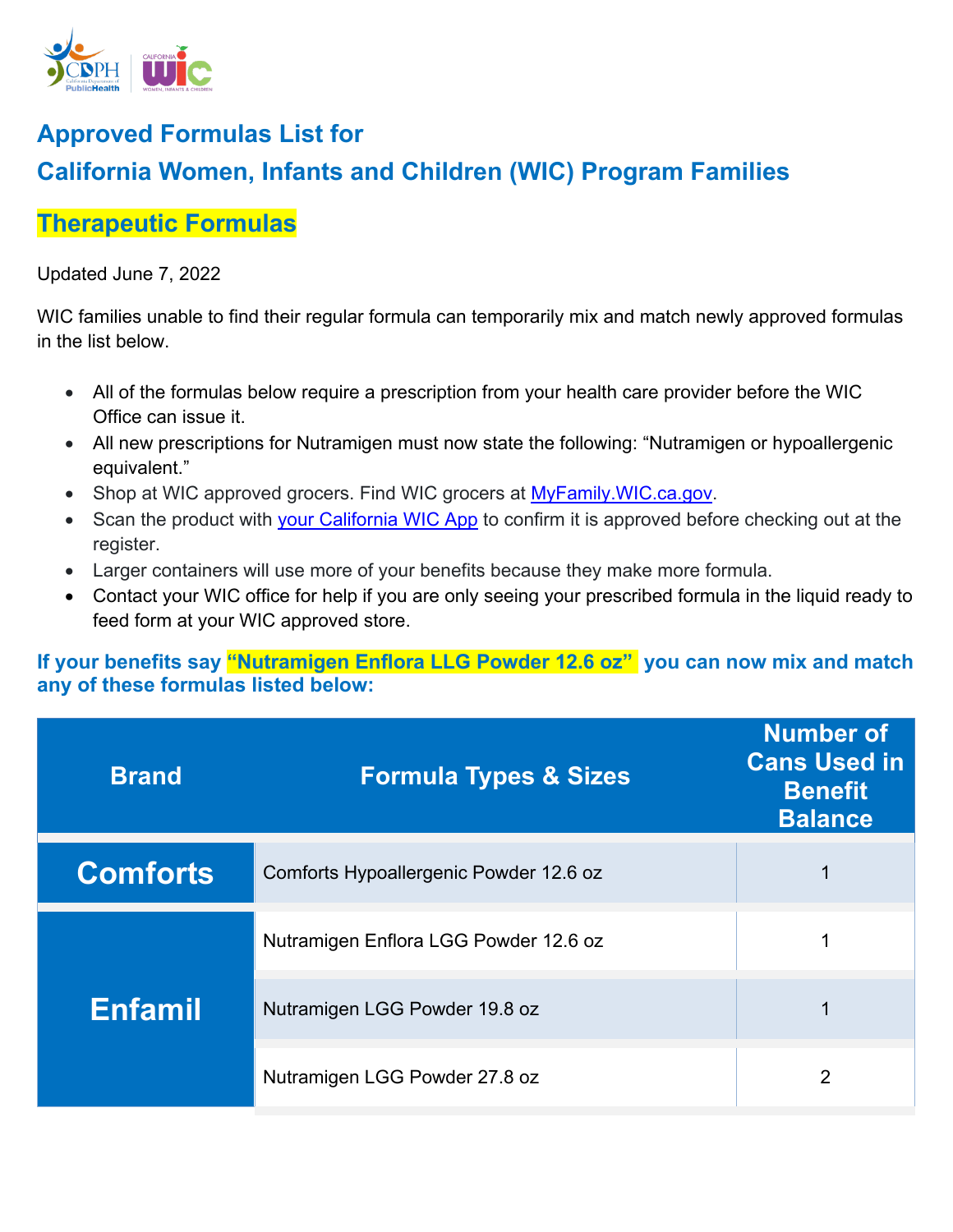| <b>Brand</b>                     | <b>Formula Types &amp; Sizes</b>                     | <b>Number of</b><br><b>Cans Used in</b><br><b>Benefit</b><br><b>Balance</b> |
|----------------------------------|------------------------------------------------------|-----------------------------------------------------------------------------|
| <b>Parent's</b><br><b>Choice</b> | Parent's Choice Hypoallergenic Powder 12.6 oz        |                                                                             |
|                                  | Parent's Choice Hypoallergenic Powder 19.8 oz        |                                                                             |
| <b>Signature</b><br>Care         | Signature Care Hypoallergenic Powder 19.8 oz         |                                                                             |
| <b>Up &amp; Up</b>               | Up & Up Hypoallergenic Infant Formula Powder 19.8 oz |                                                                             |
| Well<br><b>Beginnings</b>        | Well Beginnings Hypoallergenic Powder 12.6 oz        |                                                                             |

**If your benefits say "Enfamil NeuroPro EnfaCare Powder 12.8 or 13.6 oz," you can purchase the formula listed below:** 

| <b>Brand</b>   | <b>Formula Types &amp; Sizes</b>                    | <b>Number of</b><br><b>Cans Used in</b><br><b>Benefit</b><br><b>Balance</b> |
|----------------|-----------------------------------------------------|-----------------------------------------------------------------------------|
| <b>Enfamil</b> | Enfamil NeuroPro EnfaCare Powder 12.8 oz or 13.6 oz |                                                                             |
|                | Enfamil NeuroPro Enfacare Powder 23 oz              |                                                                             |